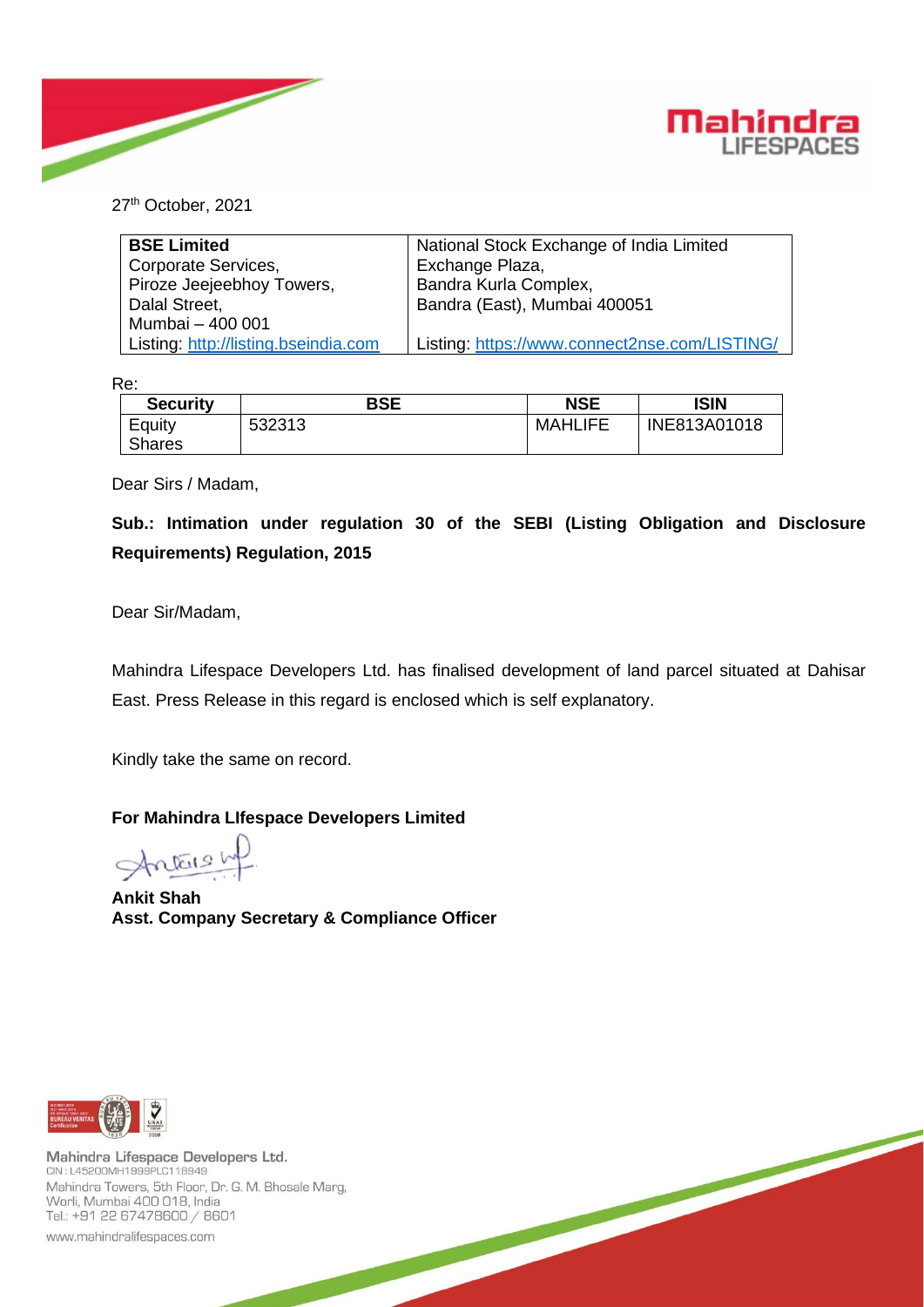## **Mahindra Lifespaces**® **announces Joint Development in Mumbai**

**Mumbai, October 27, 2021:** Mahindra Lifespace Developers Ltd., the real estate arm of Mahindra Group, has finalised terms for a joint development on a 4.8-acre land parcel in Dahisar East. Strategically located on the Western Express Highway, this is Mahindra Lifespaces' first project in Dahisar and will offer approximately 5 lakh sq. ft. of carpet area.

**Arvind Subramanian, MD & CEO, Mahindra Lifespace Developers Ltd.**, said, "The Mumbai Metropolitan Region is a priority market for growth in our residential business and Dahisar is one of the most attractive residential destinations in the city, owing to good road-rail connectivity and welldeveloped social and civic infrastructure. Three upcoming metro lines will further enhance its accessibility and attractiveness for families. Our foray into Dahisar is in line with our focus on highperforming micro-markets with strong demand for projects by trusted brands. We have seen success with this strategy and will continue to expand our residential business in well-established suburbs with a track record of quick absorption."

## **About Mahindra Lifespace Developers Ltd.**

Established in 1994, Mahindra Lifespace Developers Ltd. ('Mahindra Lifespaces') brings the Mahindra Group's philosophy of 'Rise' to India's real estate and infrastructure industry through thriving residential communities and enabling business ecosystems. The Company's development footprint spans 27.4 million sq. ft. (2.5 million sq. m.) of completed, ongoing and forthcoming residential projects across seven Indian cities; and over 5000 acres of ongoing and forthcoming projects under development/management at its integrated developments/industrial clusters across four locations.

Mahindra Lifespaces' development portfolio comprises premium residential projects; value homes under the 'Mahindra Happinest®' brand; and integrated cities and industrial clusters under the 'Mahindra World City' and 'Origins by Mahindra' brands respectively. The Company leverages innovation, thoughtful design, and a deep commitment to sustainability to craft quality life and business growth.

The first real estate company in India to have committed to the global Science Based Targets initiative (SBTi), all Mahindra Lifespaces' projects are certified environment friendly. With a 100% Green portfolio since 2013, the Company is working towards carbon neutrality by 2040 and actively supports research on green buildings tailored to climatic conditions in India. Mahindra Lifespaces is the recipient of over 80 awards for its projects and ESG initiatives.

Learn more about Mahindra Lifespaces® at [www.mahindralifespaces.com](https://secure-web.cisco.com/1JbF72IM6o5BQbSsn2UvN2-CDwf-9rOq5YefrbcLqpGmHNdA_DjJhacJZEp8xpAneqlon262GLsASig5cbyYwXDEJOAiP7K0CV04IDUmVkzf6V798ZHfKMy6WRQdi9A2-5cNlIHCAaEOCo_b4q9joP_iKcaoKgnMnqL7sOO2-7C4NmZosc-JXUd6N5Vfse_ipWwnucAReC1rVytPbH9wDZx1av4ZL8qKavqkdypBaw0eK4Kq-8AVvmEY8bYkMhDUrvTpKLdWqJyB1pLJnM8Rnp5SY2yXwmlPuATEhIYVVeReO5rzGSkgoTnUr8tso34Xe252uhjicwDX1LXEGBGpUnA/https%3A%2F%2Find01.safelinks.protection.outlook.com%2F%3Furl%3Dhttp%253A%252F%252Fwww.mahindralifespaces.com%252F%26data%3D04%257C01%257Cgautam.sharma%254099acres.com%257C98be666a085f4b466ca808d971d59495%257C0ee9b5f952b343518198c4804cd66b68%257C0%257C0%257C637665985654970399%257CUnknown%257CTWFpbGZsb3d8eyJWIjoiMC4wLjAwMDAiLCJQIjoiV2luMzIiLCJBTiI6Ik1haWwiLCJXVCI6Mn0%253D%257C2000%26sdata%3D7UUWXGB95Cekpjg7Z17YMl2DtrabN%252B%252F%252Fd8Nn7978POI%253D%26reserved%3D0)

## **About Mahindra**

Founded in 1945, the Mahindra Group is one of the largest and most admired multinational federation of companies with 260,000 employees in over 100 countries. It enjoys a leadership position in farm equipment, utility vehicles, information technology and financial services in India and is the world's largest tractor company by volume. It has a strong presence in renewable energy, agriculture, logistics, hospitality and real estate.